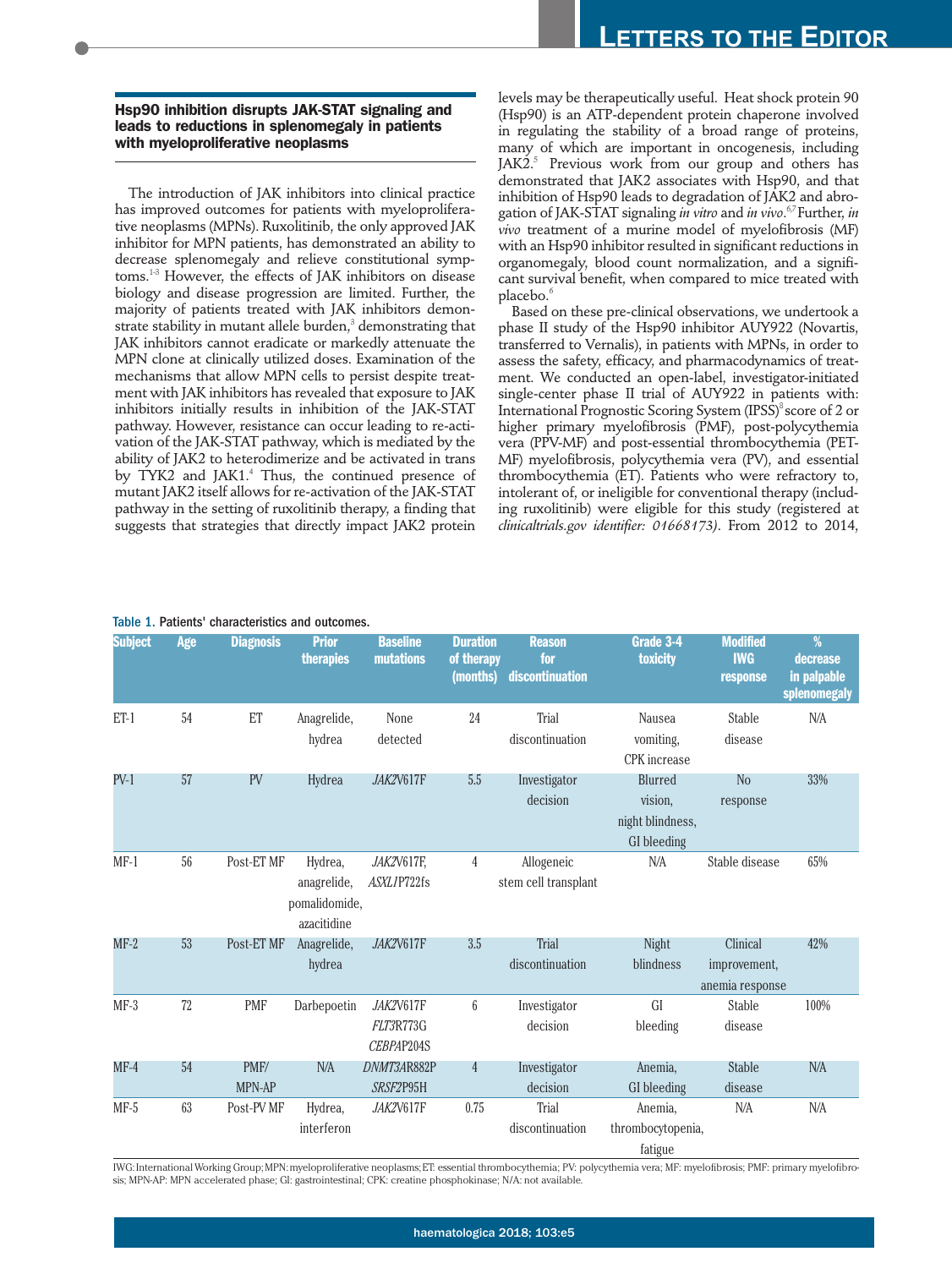# **LETTERS TO THE EDITOR**

patients were enrolled on therapy after obtaining approval from Memorial Sloan Kettering Cancer Center's Institutional Review Board. MF, PV and ET were diagnosed according to World Health Organization 2008 diagnostic criteria. The primary objective of the study was to determine the efficacy of AUY922 in this patient population. Response was assessed using the Revised International Working Group for Myeloproliferative Neoplasms Research and Treatment (IWG-MRT) and European LeukemiaNet (ELN) response criteria<sup>9</sup> for MF, and the European LeukemiaNet (ELN) consensus criteria<sup>10</sup> for PV and ET. Response was assessed after six months of therapy or earlier if treatment was discontinued. Spleen response assessment was carried out by palpation below the costal margin in the midclavicular line. Patients were examined by the same physician-investigator at all



counts for treated subjects in cycles 1-6 or until time of withdrawal from study if before cycle 6, including white blood count, hemoglobin, platelet count and peripheral blood blast count. (B) Lactate dehydrogenase and alkaline phosphatase levels in cycles 1-6. (C) Measurement of spleen length by palpation in the midclavicular line below the left costal margin at time of baseline and end of treatment (EOT) assessments.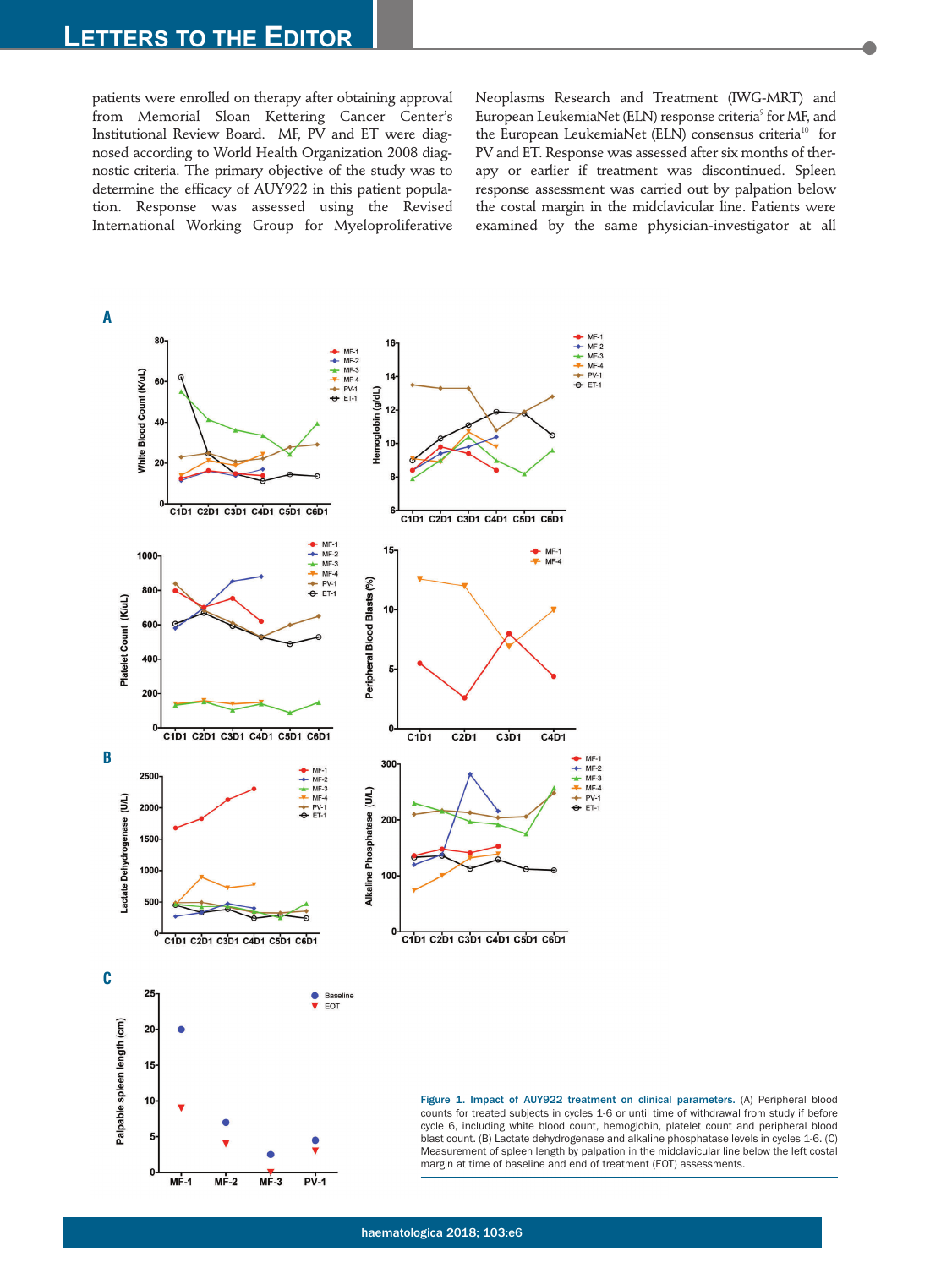response time points to ensure measurement precision. Secondary objectives included confirmation of safety and tolerability along with exploration of pharmacodynamic response. AUY922 was administered *via* intravenous infusion at a dose of 70 mg/m2 once weekly. Dose reduction to 55 mg/m2 was permitted for patients experiencing a grade 3 or higher non-hematologic toxicity or grade 4 hematologic toxicity. Western blot analysis on peripheral blood derived granulocytes was carried out as previously described to assess JAK-STAT signaling.<sup>6</sup> Mutational profiling was carried out using a next-generation sequencing panel as previously described.<sup>11</sup> Peripheral blood cytokine analysis was carried out using multiplex bead assay (HCYTMAG-60K-PX38, Millipore) as previously described.<sup>12</sup>

Twenty-five patients were considered for enrollment on study. However, due to unanticipated toxicity, only 7 patients were accrued prior to study termination. The 7 patients treated on study included: 5 with MF (including one patient with accelerated phase disease; >10% circulating blasts), and one patient each with PV and ET (Table 1).

Patients were treated for a median of four months (range 0.75-24 months). Three patients with MF experienced stable disease by IWG criteria; this includes one patient with accelerated phase disease (Table 1). One MF patient met criteria for Clinical Improvement due to anemia response (2 g/dL increase in hemoglobin from baseline to end of study without transfusion support) (Figure 1A). One MF patient did not undergo response assessment as treatment was discontinued prior to completion of cycle 1 of therapy (due to study discontinuation). Patient ET-1 experienced stable disease by ELN criteria. $9A$  patient with PV did not meet criteria for a response by ELN criteria.

Five of 7 patients enrolled on study had palpable splenomegaly at baseline. All patients with palpable splenomegaly experienced a reduction in palpable splenomegaly on treatment (median reduction 54%, range 33-  $100\%$ ) (Figure 1C). These responses were not characterized by IWG criteria as imaging studies were not used to assess spleen size. All subjects, except for MF-3, were immediate-



Figure 2. Impact of AUY922 treatment on pharmacodynamic parameters. Representative Western blot analysis of peripheral blood granulocyte lysate at baseline (prior to drug infusions), one day post infusion (C1D2) and two days post infusion (C1D3)<br>of patient MF-5. (B) of patient MF-5. (B)<br>Densitometric analysis of Densitometric analysis of Western blots performed on study patients at baseline and one day post infusions (C1D2). Bar graphs display fold change compared to baseline. (C) Peripheral blood cytokine analysis performed at baseline (pre) and cycle 4 day 1 (post) infusion. Heat map depicts row normalized z-scores of cytokine abundance. (D) Variant allele fraction (VAF) based on nextgeneration sequencing performed on peripheral blood granulocytes at baseline and end of treatment (EOT). Top row represents patients with only *JAK2*V617F mutation detected (PV-1, MF-2). Bottom row represents patients with more than one mutation detected (MF-1, MF-3). PV: polycythemia vera; MF: myelofibrosis.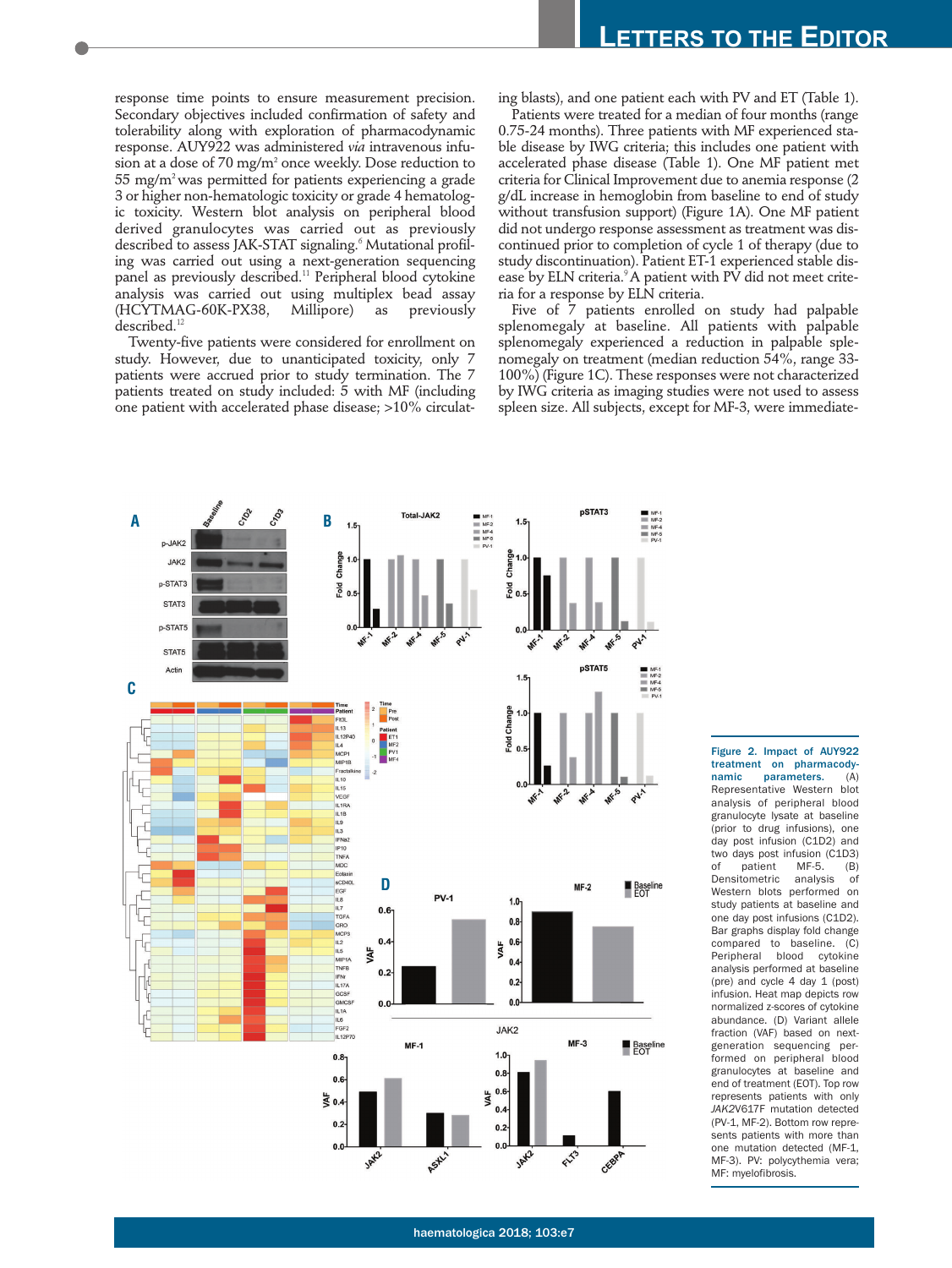ly transitioned to alternative therapies at the end of study. Notably, spleen again became palpable (1-2 cm) in MF-3 approximately two months after discontinuing therapy with AUY922.

Adverse events (grade 2 and higher) included diarrhea, night blindness, alkaline phosphatase elevation, nausea, emesis, blurred vision, and creatine phosphokinase elevation. Serious Adverse Events (SAEs) included nausea, vomiting, diarrhea, and altered mental status. Grade 3 decreased visual acuity and night blindness was observed in 2 patients, requiring dose reduction (Table 1). Three patients experienced gastrointestinal bleeding as an SAE (grade 3). Colonoscopic evaluation revealed the presence of an ileocecal ulcer in 2 of the 3 patients with gastrointestinal bleeding. Two events were deemed possibly related to exposure to the study drug. The trial was terminated for this reason.

Pre-clinical studies indicate that Hsp90 inhibition leads to decreased JAK2 protein levels and disruption of JAK-STAT signaling. In order to assess these pharmacodynamic parameters, Western blot analysis was carried out on peripheral blood granulocyte lysates collected at baseline (prior to infusion) and for two consecutive days post infusion. Analysis of JAK-STAT pathway activation by Western blot using granulocyte lysate demonstrated a marked reduction in levels of total-JAK2 and phosphorylated-JAK2 on cycle 1 day 2 and day 3, when compared with pre-infusion levels. Concomitant reductions in phosphorylated-STAT3 and phosphorylated-STAT5 were also observed, indicating that treatment with AUY922 was successfully able to disrupt JAK-STAT signaling (Figure 2A). Similarly, evaluation of JAK-STAT signaling in 4 patients (MF-1, MF-2, MF-4 and PV-1) demonstrated reduction in levels of phosphorylated-STAT3 and reductions in total-JAK2 and phosphorylated-STAT5 in 4 out of 5 patients evaluated (Figure 2B).

Assessment of the impact of treatment with AUY922 on peripheral blood cytokine production was carried out prior to first infusion of AUY922 (cycle 1 day 1) and on day 1 of cycle 4. Dynamic changes were observed in several patients with elevated levels of cytokines at baseline, as well as increases in several cytokines (Figure 2C). No consistent pattern of cytokine alteration was observed, either at baseline or as a result of treatment, in this cohort of patients.

Molecular genetic profiling of patients at baseline and the end of treatment largely revealed modest changes in *JAK2*V617F allele burden, with increases (MF-1, PV-1) and decreases (MF-2) in allele burden noted. Variants in *FLT3* and *CEBPA* identified in MF-3 at baseline were no longer detectable at the end of treatment (Figure 2D). Changes in allele burden did not correlate with the observed changes in spleen size. However, a decrease in the *JAK2*V617F allele burden was observed in a patient with an anemia response and reduction in spleen size (MF-2).

Our pilot clinical trial of AUY922 in patients with MPNs demonstrated clinical responses, including reductions in spleen size in all patients with baseline palpable splenomegaly, and an anemia response in one MF patient. Most patients treated had stable disease, including a patient with accelerated phase disease. Importantly, pharmacodynamic analysis demonstrated a decrease in JAK2 protein levels as well as inhibition of the JAK-STAT signaling pathway, as predicted by pre-clinical studies. It is not clear if JAK-STAT signaling remains disrupted for the entire period between doses, which might mitigate the extent of response and potential for consistent *JAK2* allele burden decreases. Further, most patients received less than six months of therapy, which may have attenuated potential

efficacy. Many toxicities observed in this study are likely specific to AUY922 (based on prior clinical experience<sup>13,14</sup>) and not specific to Hsp90 inhibition, as data from a phase I study of the Hsp90 inhibitor PU-H71 did not demonstrate gastrointestinal bleeding or night blindness.<sup>15</sup> Collectively, our pre-clinical and clinical data indicate that Hsp90 inhibition has activity in MPNs. Optimal dosing of Hsp90 inhibitors will require detailed analysis of pharmacodynamic response over time following drug exposure to ensure consistently stable disruption of JAK-STAT signaling. In addition, combination therapy with JAK inhibitors and Hsp90 inhibitors may represent a viable therapeutic strategy given the complementary mechanisms of action of these inhibitors, particularly in patients resistant to JAK inhibitor monotherapy.4,15 Further therapeutic efforts targeting Hsp90 warrant investigation in this patient population.

#### *Gabriela S. Hobbs,1 Amritha Varshini Hanasoge*

*Somasundara,2 Maria Kleppe,2 Rivka Litvin,3 Maria Arcila,4 Jihae Ahn,5 Anna Sophia McKenney,2,6 Kristina Knapp,7 Ryan Ptashkin,4 Howard Weinstein,8 Murk-Hein Heinemann,9 Jasmine Francis,9 Suzanne Chanel,3 Ellin Berman,3 Michael Mauro,3 Martin S. Tallman,3 Mark L. Heaney,10 Ross L. Levine*,<sup>2,3</sup> and Raajit K. Rampal<sup>3</sup>

*1 Division of Hematology/Oncology, Massachusetts General Hospital, Harvard Medical School; 2 Human Oncology and Pathogenesis Program, Memorial Sloan Kettering Cancer Center; 3 Leukemia Service, Department of Medicine, Memorial Sloan Kettering Cancer Center; 4 Department of Pathology, Memorial Sloan Kettering Cancer Center; 5 Driskill Graduate Program in Life Sciences, Feinberg School of Medicine, Northwestern University; 6 Gerstner Sloan Kettering Graduate School of Biomedical Sciences, and Weill Cornell/Rockefeller/Sloan Kettering Tri-Institutional MD-PhD Program; 7 Center for Epigenetics Research Memorial Sloan Kettering Center; 8 Cardiology Service, Department of Medicine Memorial Sloan Kettering Cancer Center; 9 Department of Surgery, Memorial Sloan Kettering Cancer Center and 10Department of Medicine, Columbia University Medical Center, USA*

*Funding: this work was supported by funding from Novartis Pharmaceuticals; Cancer Center Support Grant/Core Grant to Memorial Sloan Kettering Cancer Center (P30 CA008748); NCI 1K08CA188529-01 (RKR); KK12CA087723-14 (GSH); NCI R01CA173636 (RLL); K99 HL122503-01A1 (MK); NIH National Institute of General Medical Sciences Grant T32 GM007739 and NCI F30CA18349 (ASM).*

## *Correspondence: rampalr@mskcc.org doi:10.3324/haematol.2017.177600*

*Information on authorship, contributions, and financial & other disclosures was provided by the authors and is available with the online version of this article at www.haematologica.org.*

### *References*

- 1. Harrison C, Kiladjian JJ, Al-Ali HK, et al. JAK inhibition with ruxolitinib versus best available therapy for myelofibrosis. N Engl J Med. 2012;366(9):787-798.
- 2. Verstovsek S, Kantarjian H, Mesa RA, et al. Safety and efficacy of INCB018424, a JAK1 and JAK2 inhibitor, in myelofibrosis. N Engl J Med. 2010;363(12):1117-1127.
- 3. Verstovsek S, Mesa RA, Gotlib J, et al. A double-blind, placebo-controlled trial of ruxolitinib for myelofibrosis. N Engl J Med. 2012; 366(9):799-807.
- 4. Koppikar P, Bhagwat N, Kilpivaara O, et al. Heterodimeric JAK-STAT activation as a mechanism of persistence to JAK2 inhibitor therapy. Nature. 2012;489(7414):155-159.
- 5. An WG, Schulte TW, Neckers LM. The heat shock protein 90 antagonist geldanamycin alters chaperone association with p210bcr-abl and v-src proteins before their degradation by the proteasome. Cell Growth Differ. 2000;11(7):355-360.
- 6. Marubayashi S, Koppikar P, Taldone T, et al. HSP90 is a therapeutic target in JAK2-dependent myeloproliferative neoplasms in mice and